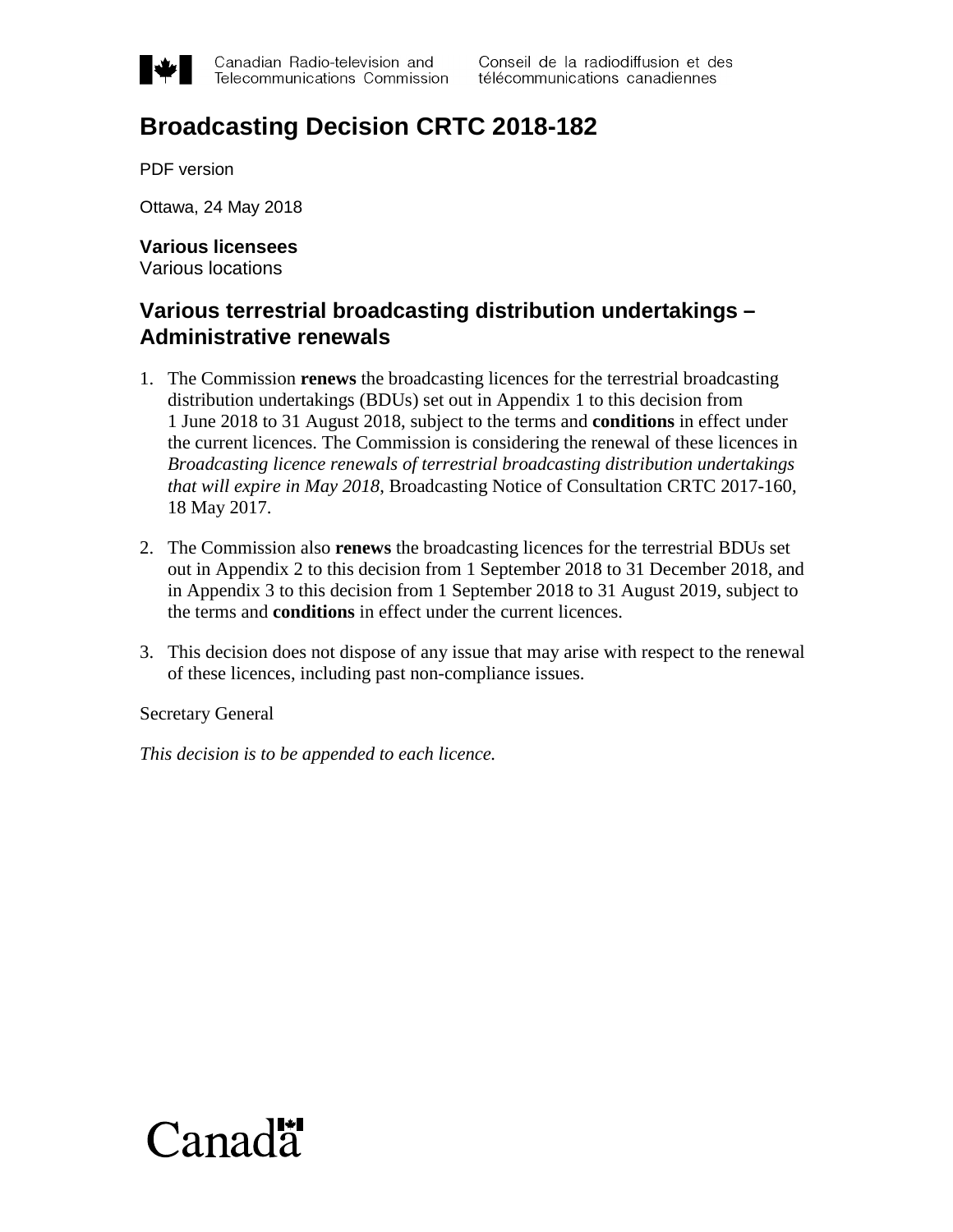## **Appendix 1 to Broadcasting Decision CRTC 2018-182**

| Licensee name                                               | Location                                                                                                                                                                                                                                                                                                                                                                                                                                    |
|-------------------------------------------------------------|---------------------------------------------------------------------------------------------------------------------------------------------------------------------------------------------------------------------------------------------------------------------------------------------------------------------------------------------------------------------------------------------------------------------------------------------|
| 2251723 Ontario Inc.                                        | Barrie, Greater Toronto Area (including Ajax,<br>Aurora, Bolton, Brampton, Caledon, Claremont,<br>Etobicoke, Georgetown, King City, Markham,<br>Milton, Mississauga, Nobleton, North York,<br>Pickering, Richmond Hill, Scarborough, Toronto,<br>Vaughan and Woodbridge), Hamilton-Niagara,<br>Kingston, Kitchener-Waterloo, London, Oshawa,<br>Ottawa, Peterborough, Sudbury, Thunder Bay,<br>Windsor and their surrounding areas, Ontario |
| <b>Access Communications</b><br><b>Co-operative Limited</b> | Regina (including White City), Saskatchewan                                                                                                                                                                                                                                                                                                                                                                                                 |
| <b>Atop Broadband Corp.</b>                                 | Majority of the Greater Toronto Area, Ontario                                                                                                                                                                                                                                                                                                                                                                                               |
| <b>Bell Canada</b>                                          | Winnipeg and surrounding areas, Manitoba                                                                                                                                                                                                                                                                                                                                                                                                    |
| <b>Cogeco Connexion Inc.</b>                                | Burlington, Hamilton/Stoney Creek, Kingston,<br>Niagara Falls, Sarnia, St. Catharines and Windsor,<br>Ontario                                                                                                                                                                                                                                                                                                                               |
|                                                             | Drummondville, Rimouski, Saint-Hyacinthe,<br>Trois-Rivières and surrounding areas, Quebec                                                                                                                                                                                                                                                                                                                                                   |
| <b>K-Right Communications Limited</b>                       | Halifax and surrounding areas, Nova Scotia                                                                                                                                                                                                                                                                                                                                                                                                  |
| <b>Persona Communications Inc.</b>                          | Sudbury, Ontario                                                                                                                                                                                                                                                                                                                                                                                                                            |
| <b>Rogers Communications Canada</b><br>Inc.                 | Allardville, Clair, Fredericton, Moncton, Rogersville,<br>Saint John and surrounding areas, New Brunswick;<br>Deer Lake, St. John's and surrounding areas,<br>Newfoundland and Labrador                                                                                                                                                                                                                                                     |
|                                                             | Barrie, Hamilton, Kitchener, London, Newmarket,<br>Oshawa, Ottawa, Toronto and surrounding areas,<br>Ontario                                                                                                                                                                                                                                                                                                                                |
| <b>Saskatchewan Telecommunications</b>                      | Regina (which includes Pilot Butte and White City)<br>and Saskatoon, Saskatchewan                                                                                                                                                                                                                                                                                                                                                           |

#### **Terrestrial broadcasting distribution undertakings for which the broadcasting licences will expire on 31 August 2018**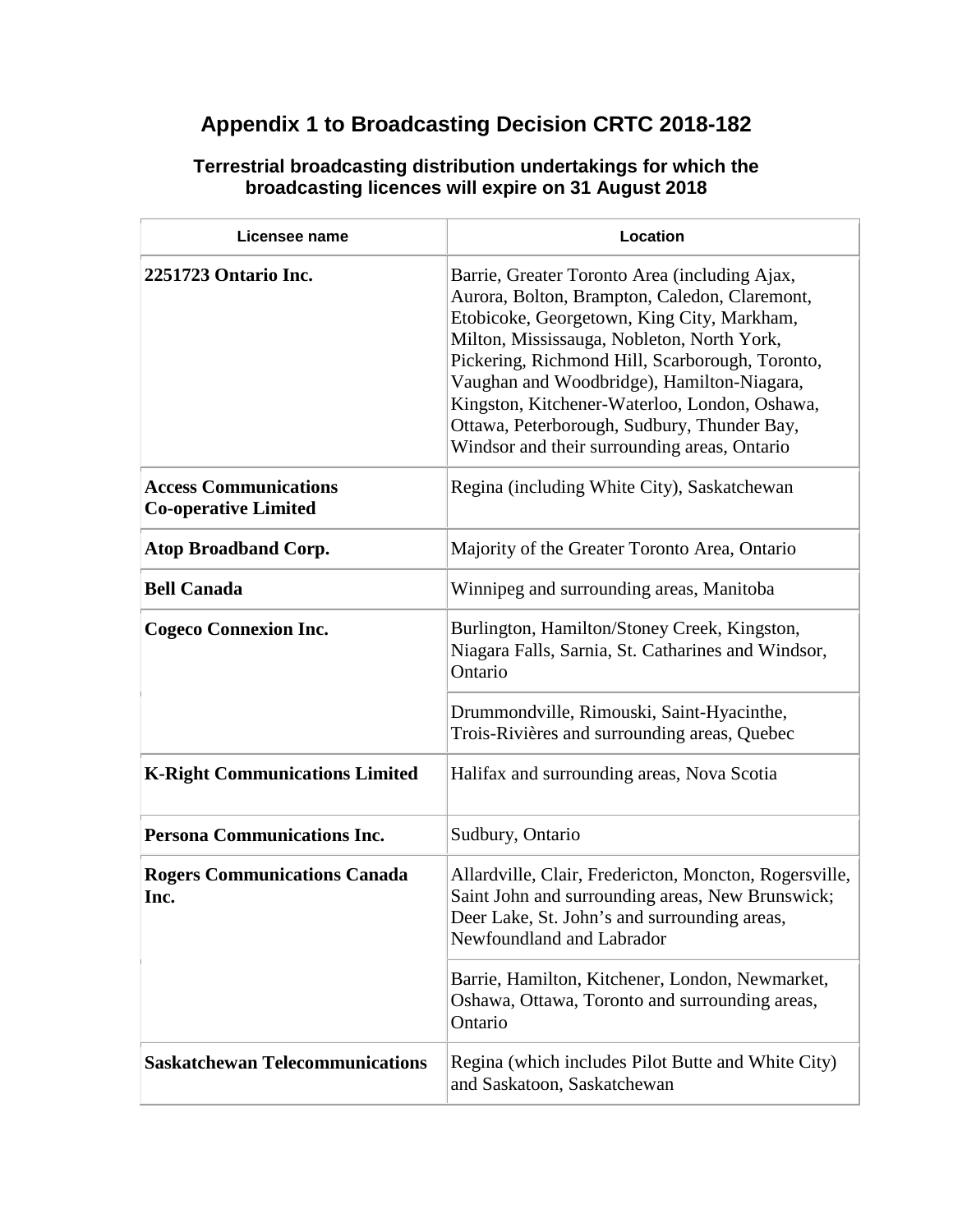| <b>Shaw Cablesystems Limited</b>       | Calgary, Alberta                             |
|----------------------------------------|----------------------------------------------|
|                                        | Edmonton, Alberta                            |
|                                        | Fort McMurray, Alberta                       |
|                                        | Lethbridge, Alberta                          |
|                                        | Red Deer, Alberta                            |
|                                        | Coquitlam, British Columbia                  |
|                                        | Duncan, British Columbia                     |
|                                        | Kelowna, British Columbia                    |
|                                        | Langford, British Columbia                   |
|                                        | Nanaimo, British Columbia                    |
|                                        | New Westminster, British Columbia            |
|                                        | Vancouver (North and West), British Columbia |
|                                        | Vancouver (Richmond), British Columbia       |
|                                        | Victoria, British Columbia                   |
|                                        | White Rock, British Columbia                 |
|                                        | Winnipeg, Manitoba                           |
|                                        | Sault Ste. Marie, Ontario                    |
|                                        | Thunder Bay, Ontario                         |
|                                        | Saskatoon, Saskatchewan                      |
| <b>Shaw Cablesystems (VCI) Limited</b> | Edmonton, Alberta                            |
|                                        | Winnipeg, Manitoba                           |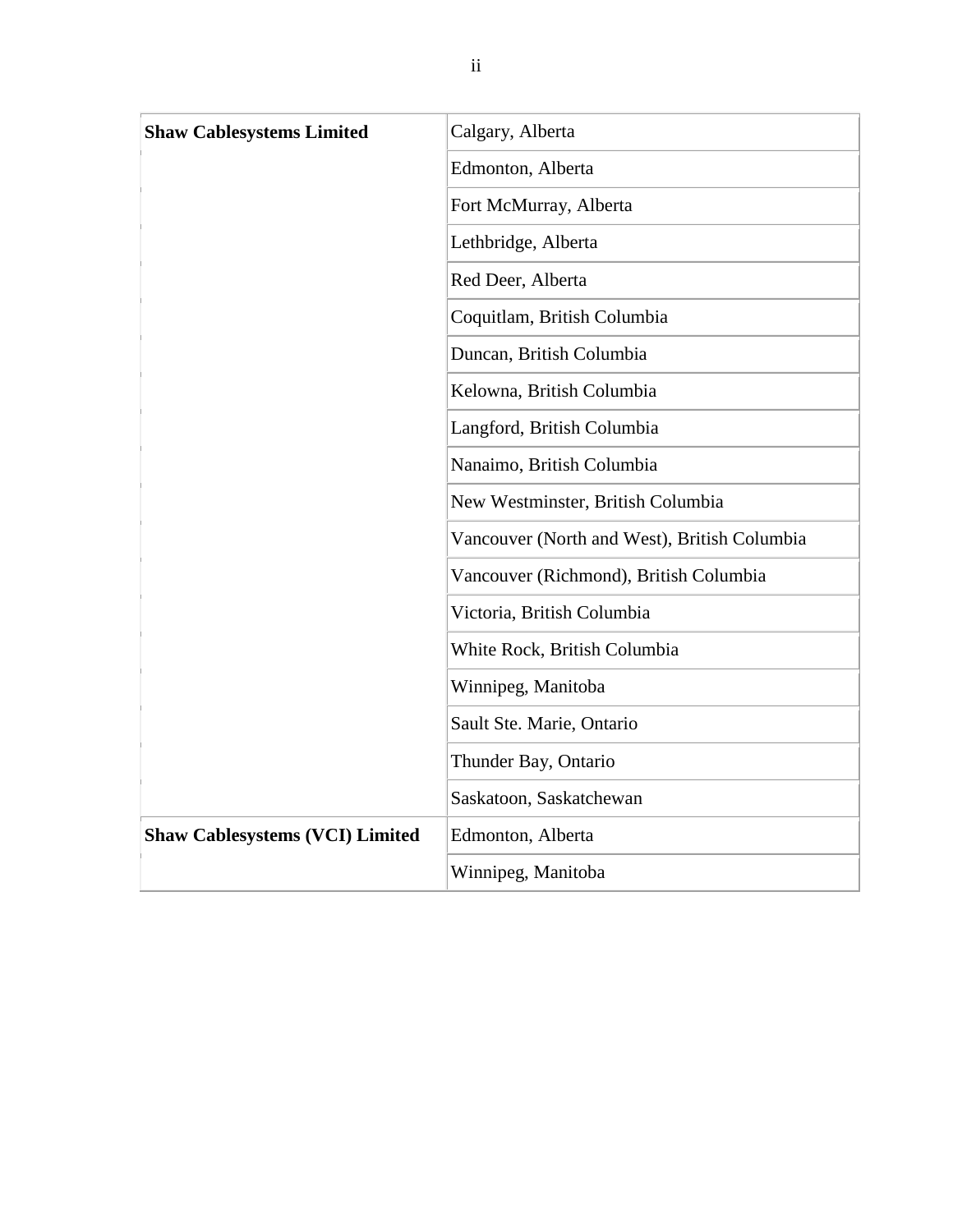| <b>TELUS Communications Inc.</b> <sup>1</sup> | Calgary, Edmonton (including St. Albert, Sherwood<br>Park, Spruce Grove and Stony Plain), Fort<br>McMurray, Grande Prairie and Red Deer, Alberta            |
|-----------------------------------------------|-------------------------------------------------------------------------------------------------------------------------------------------------------------|
|                                               | Kelowna, Nanaimo, Penticton, Prince George,<br>Terrace, Vancouver (including Lower Mainland and<br>Fraser Valley), Vernon and Victoria, British<br>Columbia |
| Videotron Ltd. <sup>2</sup>                   | Gatineau (Aylmer, Gatineau, Hull) and surrounding<br>areas, Quebec                                                                                          |
|                                               | Granby, Quebec                                                                                                                                              |
|                                               | Québec and surrounding areas, Quebec                                                                                                                        |
|                                               | Montréal, Quebec                                                                                                                                            |
|                                               | Montréal West, Quebec                                                                                                                                       |
|                                               | Saguenay (Chicoutimi), Quebec                                                                                                                               |
|                                               | Sherbrooke, Quebec                                                                                                                                          |
|                                               | Terrebonne, Quebec                                                                                                                                          |

 $\overline{a}$ 

<span id="page-3-0"></span><sup>&</sup>lt;sup>1</sup> On 17 January 2018, the Commission approved the applications filed by TELUS Communications Inc. for authority to acquire the assets of TELUS Communications Company (TELUS Communications Inc. and 1219723 Alberta ULC in partnership with TELUS Communications Inc. in TELE-MOBILE Company, partners in a general partnership carrying on business as TELUS Communications Company) (*Various terrestrial broadcasting distribution undertakings, video on demand service and pay per view service – Corporate reorganization*, CRTC 2018-20, 17 January 2018).

<span id="page-3-1"></span><sup>&</sup>lt;sup>2</sup> On 18 December 2017, the Commission approved an application filed by Videotron Ltd. for authority to acquire the assets of Videotron G.P. (Videotron Ltd. and 9227-2590 Québec inc., partners in a general partnership carrying on business as Videotron G.P.) (*Vidoetron G.P. – Acquisition of assets (corporate reorganization*), CRTC 2017-453, 18 December 2018).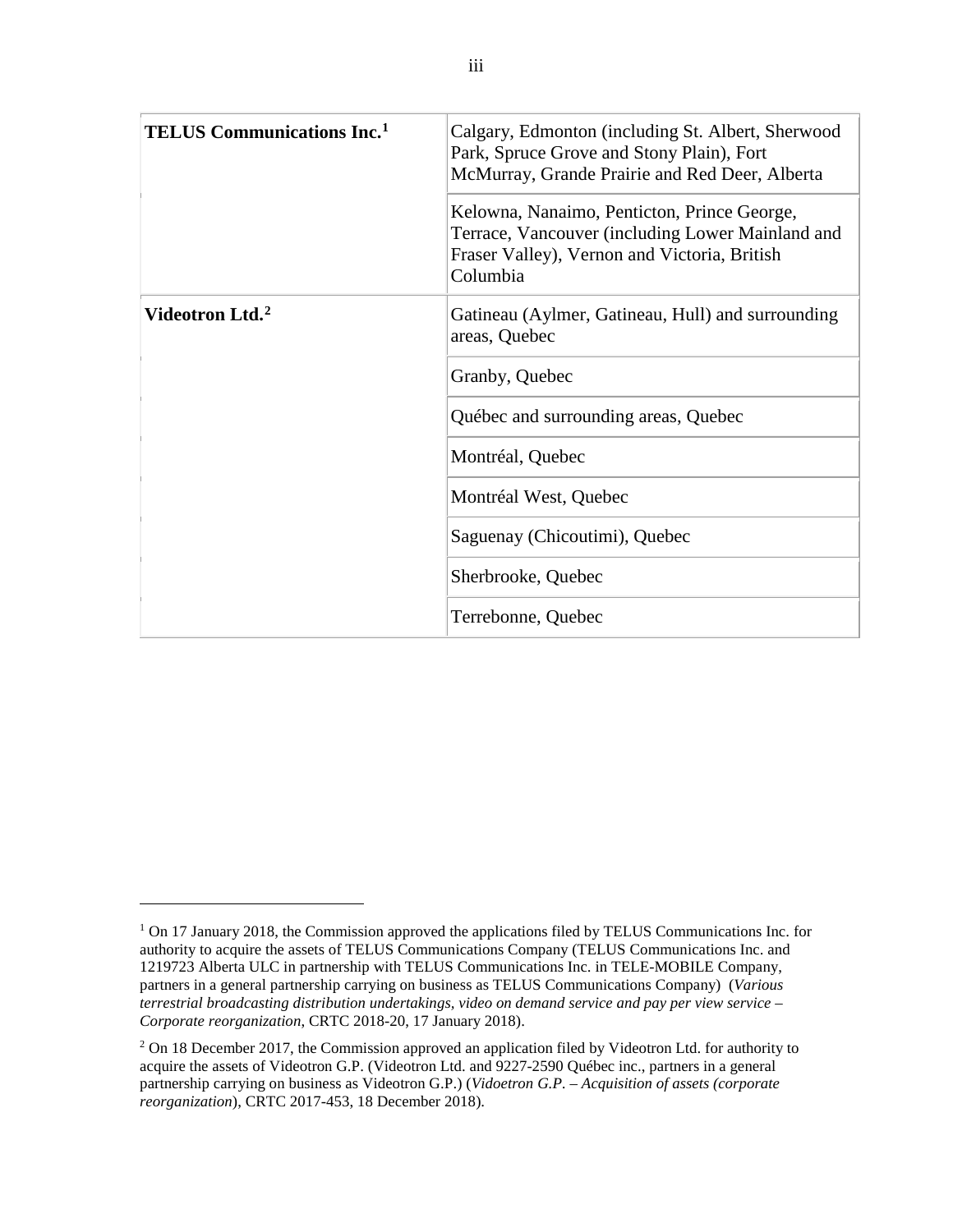## **Appendix 2 to Broadcasting Decision CRTC 2018-182**

#### **Terrestrial broadcasting distribution undertakings for which the broadcasting licences will expire on 31 December 2018**

| Licensee name                                 | Location                                                                                                                  |
|-----------------------------------------------|---------------------------------------------------------------------------------------------------------------------------|
| <b>AEBC</b> Internet Corp.                    | Vancouver and Lower Mainland, British Columbia                                                                            |
| <b>TELUS Communications Inc.</b> <sup>1</sup> | Baie-Comeau, Gaspé, Montmagny, Mont-Tremblant,<br>Sainte-Marie, Saint-Georges, Sept-Îles and<br>surrounding areas, Quebec |

 $\overline{a}$ 

<span id="page-4-0"></span><sup>&</sup>lt;sup>1</sup> On 17 January 2018, the Commission approved the applications filed by TELUS Communications Inc. for authority to acquire the assets of TELUS Communications Company (TELUS Communications Inc. and 1219723 Alberta ULC in partnership with TELUS Communications Inc. in TELE-MOBILE Company, partners in a general partnership carrying on business as TELUS Communications Company) (*Various terrestrial broadcasting distribution undertakings, video on demand service and pay per view service – Corporate reorganization*, Broadcasting Decision CRTC 2018-20, 17 January 2018).